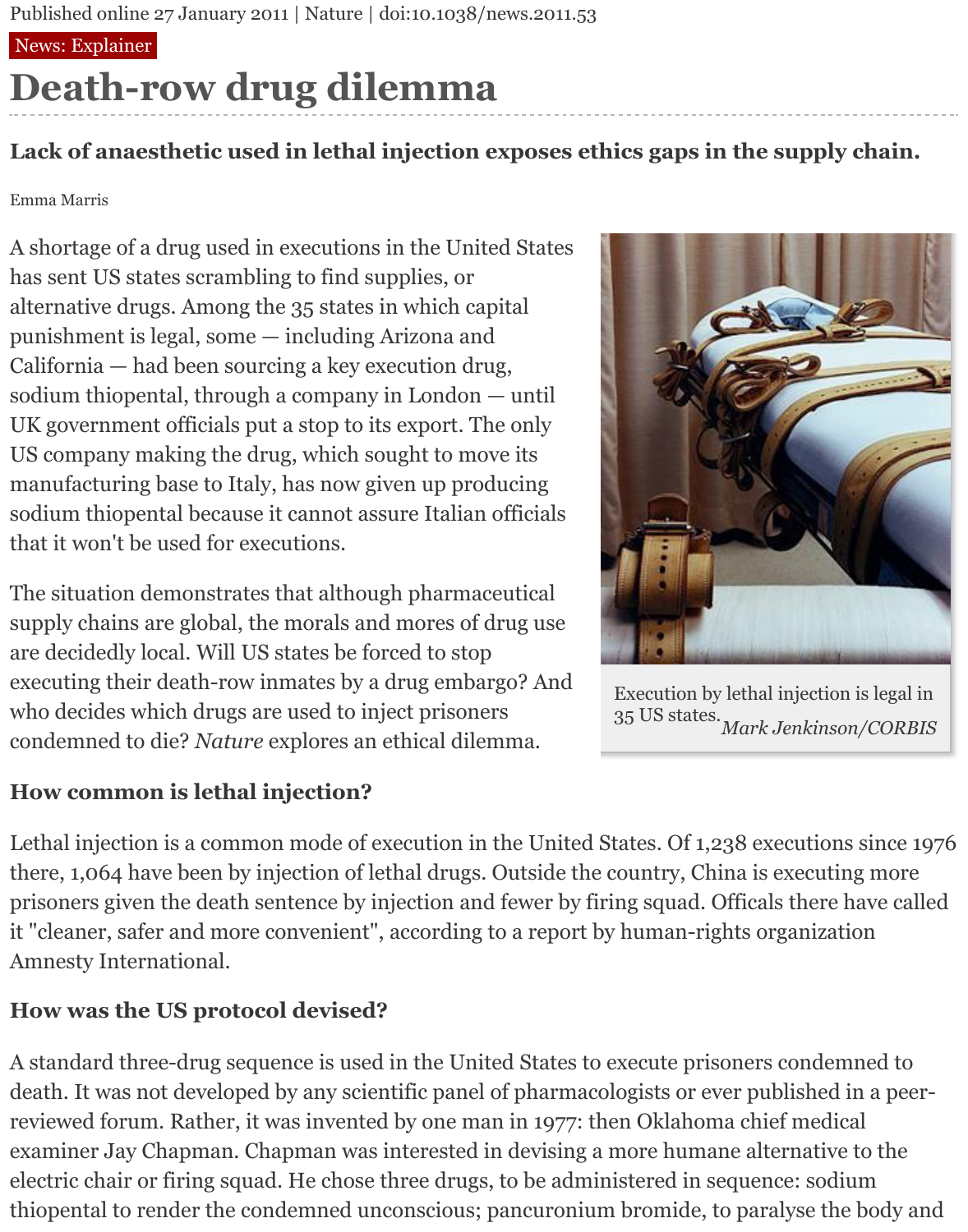execute prisoners by lethal injection.

#### **Why is there a shortage of sodium thiopental?**

In recent years, s[o](http://www.nature.com/news/2011/110121/full/news.2011.53.html#B1)dium thiopental has been used less and less often for anaesthesia, as have gained favour. For some time, all the sodium thiopental in the United States has drug company called Hospira, based in Lake Forest, Illinois. In the summer of 2009, I suspend production of the drug. The company that made the active ingredient  $-$  which would not name, but US Food and Drug Administration (FDA) records identify as Abborton. Laboratories  $-$  stopped making it. Hospira began looking for a replacement source an planning to move production of vials of the drug for all its markets to a plant in Liscate Italy.

Near the beginning of this year, the Italian government demanded that Hospira assure the drug would be used for executions. Unable to control who buys their products and them for, Hospira decided to stop making sodium thiopental on 21 January. "We cann risk that we will be held liable by the Italian authorities if the product is diverted for us punishment," the company said in a statement. "Exposing our employees or facilities to not a risk we are prepared to take."

Hospira dropped the drug "with regret", according to spokesman Daniel Rosenberg, w still has a legitimate medical use, although it currently accounts for less than a quarter of Hospira's sales. The decision will, however, end the company's qualms about the us product by prisons, which is something the company has long opposed. "We've been regularly reaching out to every state in the country to tell them that we don't approve of this use Rosenberg.

#### **Has the shortage stopped any executions?**

It delayed some. States had to work hard to find unexpired vials of the drug, and California Arizona among others ended up importing some from a UK-based concern called Drea based in west London, according to the London-based prisoner-rights group Reprieve. November, the UK Department of Business, Innovation and Skills banned all export of thiopental to the United States. "Our government is completely against capital punish: spokesperson for the department. "The only trade we were doing on this drug was for punishment."

The UK government is now considering whether there is enough legitimate trade in the two other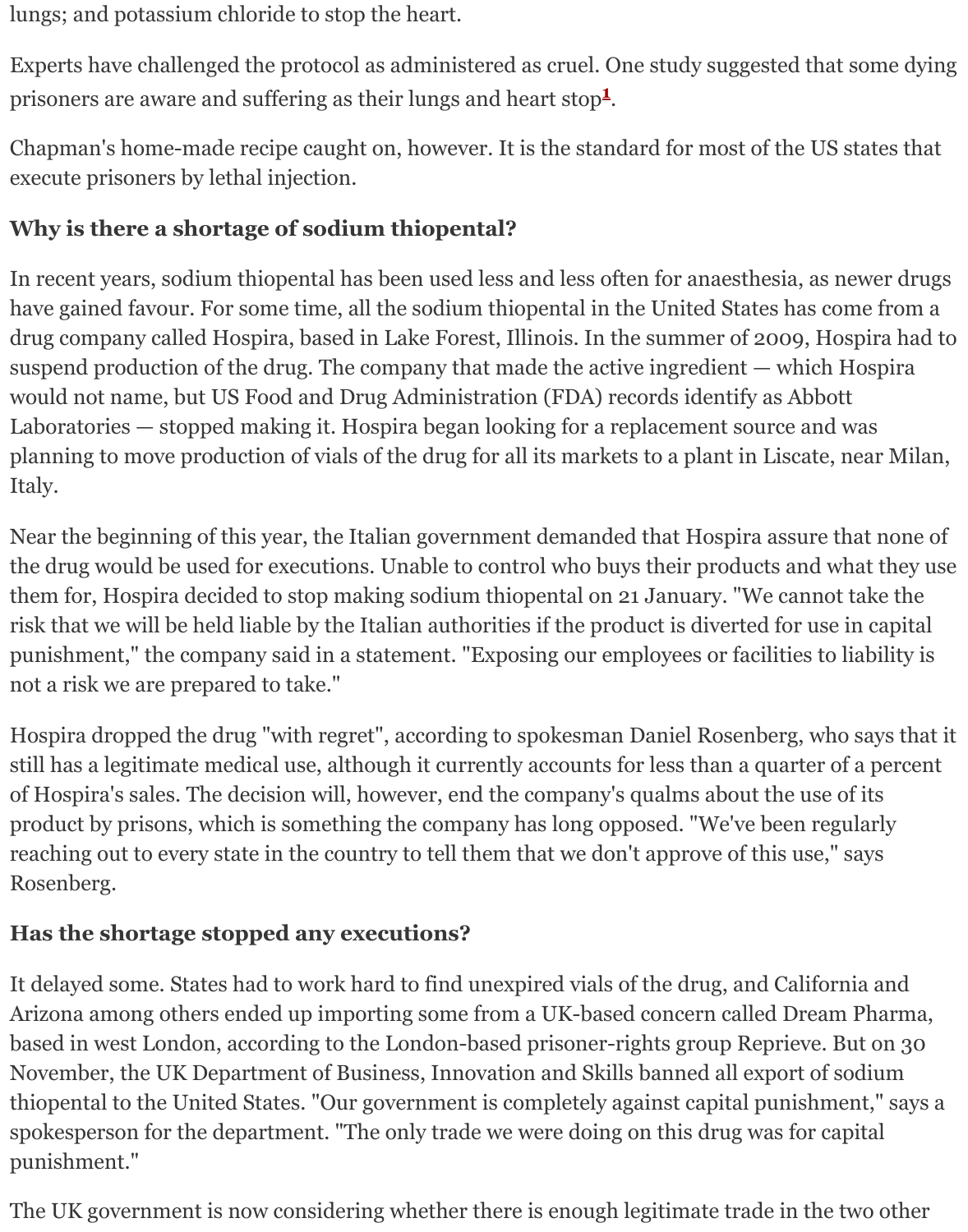drugs that are used in the US execution protocol to warrant keeping their export uncontrolled. (Pancuronium bromide, for instance, is used as a muscle relaxant.) Meanwhile, companies and government officials in Germany have come together against supplying the United States with any sodium thiopental for executions, according to the Associated Press.

## **Did the FDA 'help' states obtain sodium thiopental?**

Not according to a spokesperson — but they didn't hinder the states either. They did not interfere with the importation of the drug from the United Kingdom, despite knowing where the drug was headed. A spokesperson says: "In 2009 and 2010, FDA permitted the importation of several shipments of sodium thiopental to state Departments of Correction. In doing so, FDA deferred to law enforcement in the use of substances for lethal injection, which is consistent with the agency's long-standing policy. The agency did not conduct any review of these products for safety, effectiveness or quality."

#### **Now that Hospira has stopped making the drug and the United Kingdom has controlled export, will a lack of sodium thiopental end lethal injection in the United States?**

Unlikely. States may be able to source the drug from countries less squeamish about its end use. Or, more likely, they will follow the lead of Oklahoma, which has recently switched to using pentobarbital in place of sodium thiopental. Pentobarbital is made by only one company in the United States, Lundbeck, based in Deerfield, Illinois, and owned by Copenhagen-based company H. Lundbeck.

A spokeswoman for Lundbeck, Sally Young, seemed horrified on Wednesday that her company's product had almost surely been used as part of the process to execute three prisoners in Oklahoma. She only learned of the use from reporters. "We do not in any way promote any off-label use of the product," she says. "The use of our product to end lives contradicts everything we are in business to do."

ADVERTISEMENT With both its active ingredient supplier and wholesale manufacturer in the United States, Lundbeck may not face any disruptions of its supply chain on moral grounds, as Hospira did.

Young says Lundbeck has sent a letter to the state of Oklahoma formally objecting to the use of pentobarbital in executions, but "from a legal perspective, we can't control that".

### **If the FDA won't and the manufacturer can't stop a drug from being used in executions, who in the United States can?**

A manufacturer can stop a drug being used for executions by ceasing to make it, although this will also affect any patients using the drug medicinally. Manufacturers sell to wholesalers, or sometimes direct to pharmacies. Then drugs are prescribed by a doctor and dispensed by a pharmacist, and it